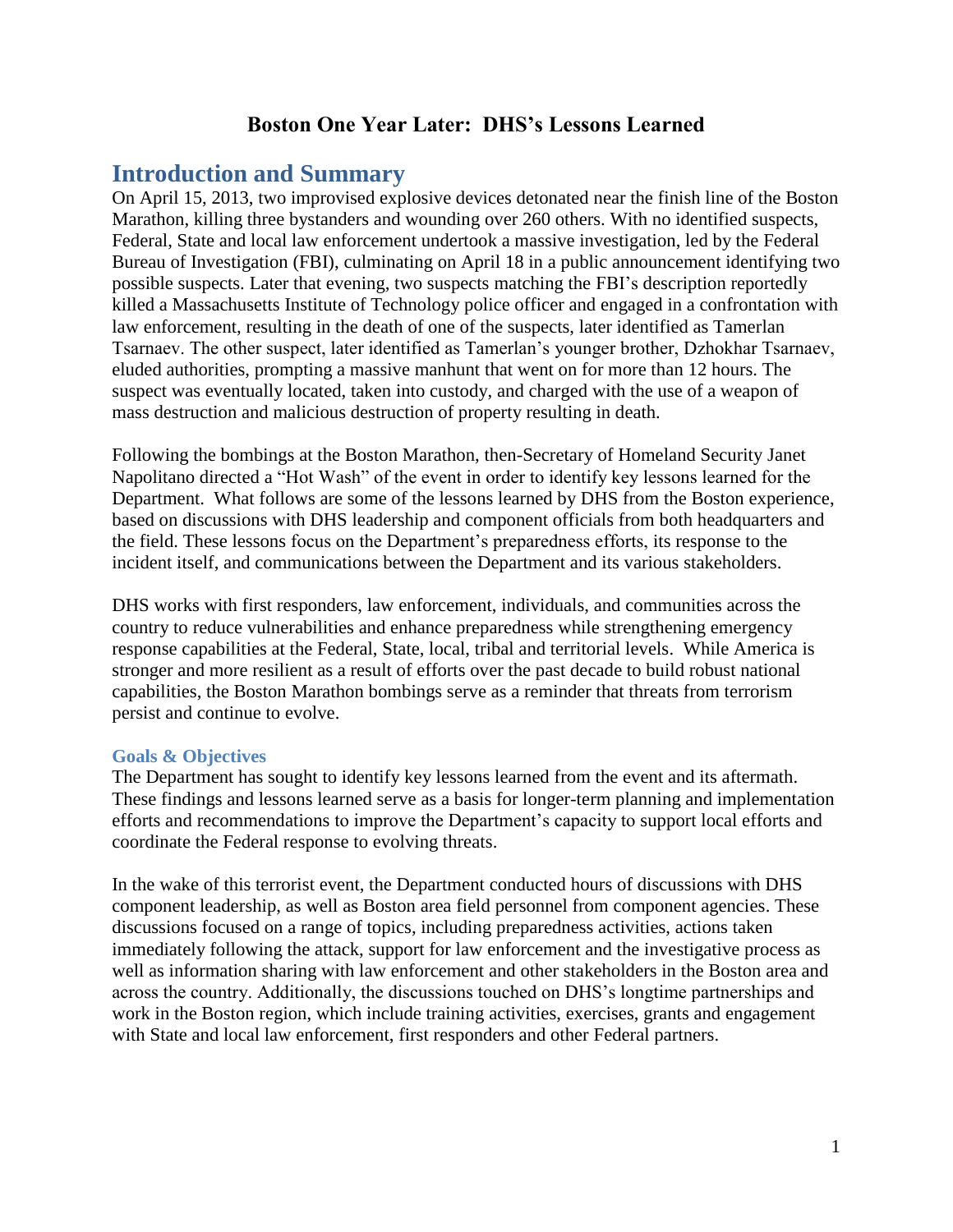#### **Themes**

DHS identified several themes throughout the planning and preparedness activities that were undertaken in cooperation with the City of Boston and the Commonwealth of Massachusetts prior to the Boston Marathon, immediately following the attack in Boston, and in ongoing communication with stakeholders. Among the most significant themes identified were:

**Early, Sustained Engagement and the Relationship to Preparedness:** DHS grants, training and workshops as well as drills and exercises throughout the Northeast region, and specifically in Boston and the Commonwealth of Massachusetts, built preparedness capabilities to enhance responses to complex, catastrophic attacks. Participants credited these investments for the coordinated and effective response to the bombings by law enforcement, medical, and other public safety personnel.

**Interoperable Communications:** DHS components stressed the need for interoperable communications among Federal, State, and local partners. During the incident, State and local public safety officials reported that they were able to achieve interoperability across the various radio systems used to coordinate Fire, Emergency Medical Services (EMS), and law enforcement responses to the bombings as well as during the search for the second suspect on April 18 and 19, 2013. However, some DHS components, specifically U.S. Immigration and Customs Enforcement (ICE) and United States Secret Service (USSS), reported discrete episodes of commercial wireless network saturation and incompatibility of certain radio communications between law enforcement organizations and State and local responders.

**Need for a Focal Point for Field and Headquarters (HQ) Response Coordination:** In the wake of the attacks, DHS mounted a significant response effort in Boston, in Massachusetts, throughout the Northeast region and across the country. Field offices, HQ elements and component officials stressed the value of a single coordination point for their operations.

**Strong Appetite for Information Sharing and Communications:** Both internally and externally, DHS components raised the need to balance responding to requests for information quickly with the importance of relaying confirmed, official and actionable information. Multiple interagency equities, coupled with requests for information from around the country, added a further layer of complexity, as did the importance of preserving the integrity of the investigation. At the same time, feedback from external partners on communications throughout the immediate response and ongoing investigation was positive. DHS, in coordination with the FBI, released Joint Intelligence Bulletins highlighting protective measures and details of the device used in the attacks, which were well received by state and local law enforcement. Similarly, DHS, in coordination with the FBI, utilized regular stakeholder calls to share information with fusion centers and state and local officials.

**DHS Law Enforcement Support:** Following the bombings, DHS offered broad support for the FBI-led investigation in terms of law enforcement agents and officers assigned to the Joint Terrorism Task Force (JTTF), DHS personnel supporting the response and investigation, and unique authorities, expertise and resources.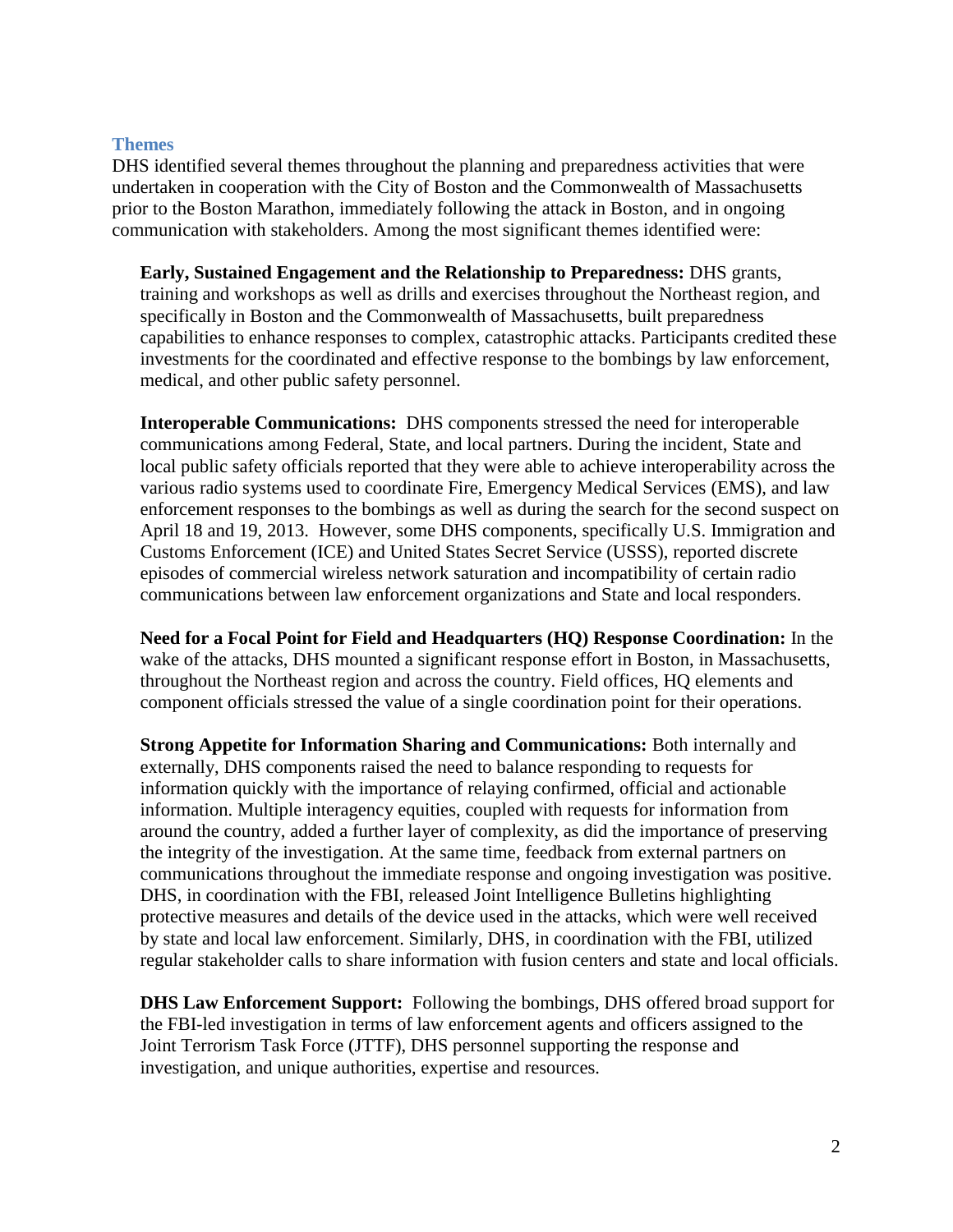**Partnerships with Federal, State, Local and International Authorities are Vital:** DHS components emphasized the importance of prior relationships with local, state, regional and international partners as critical to effective communication during and after an incident.

# **Boston Marathon Bombings Preparedness and Response Activities**

## **Boston Marathon Event Posture**

Prior to the Boston Marathon, DHS components supported and advised event planners. Within DHS, USSS, the Federal Emergency Management Agency (FEMA), Domestic Nuclear Detection Office (DNDO), Office of Operations Coordination and Planning (OPS), Science & Technology Directorate (S&T), Office of Intelligence & Analysis (I&A), National Protection and Programs Directorate (NPPD) Office of Infrastructure Protection (IP), and the National Cybersecurity and Communications Integration Center (NCCIC) were actively monitoring the event and ready to provide support as requested.

While intelligence reporting indicated no credible threat to the event, its designation as a Special Events Assessment Rating (SEAR) 2 by the Special Events Working Group meant there were Federal, State, and local security and logistical support resources on hand.<sup>1</sup> A long, open air venue, as well as the iconic nature of the event as the world's oldest annual marathon, contributed to the Boston Marathon's rating. In 2013, the Boston Marathon was the seventh highest rated overall SEAR event in the Nation. The FBI was designated the event's lead federal law enforcement agency and the Massachusetts State Police was the designated lead local law enforcement and public safety organization. The Massachusetts Emergency Operations Center (EOC) was the designated operations center for the event.

Leading up to the event, the DHS Massachusetts Protective Security Advisor (PSA) as well as representatives from FEMA, and NPPD's Federal Protective Service (FPS) participated in Boston Marathon Security Coordination meetings alongside the Boston Athletic Association, the Massachusetts Homeland Security Advisor, the Commonwealth Fusion Center/Massachusetts State Police Counter-Intelligence Unit, the Boston Regional Intelligence Center, and the FBI/ JTTF. The Massachusetts PSA worked directly with owners and operators of critical infrastructure to identify facilities in proximity to the event. Engagement included documenting protective measures, reviewing past assessments, providing State and local partners with map books of all critical infrastructure and chemical facilities in close proximity to the marathon route, and monitoring infrastructure for changes in posture on a real-time basis.

In addition to collaboration with the interagency, as well as State and local partners, DHS field offices in Boston have longstanding relationships with one another, helping to foster a "One DHS" culture. This ensured that roles and responsibilities were clearly delineated and understood, resulting in a coordinated response to the attack in Boston. For example, DHS components worked together on port security, at Boston Logan International Airport and through the Boston JTTF. DHS law enforcement agencies also regularly participate in forums designed to foster strong relationships and collaboration among Federal law enforcement in the Boston

l  $1$  An Integrated Federal Support Overview was created for the Boston Marathon which included the roles of the 16 federal participants and personnel deployment information for the nearly 200 personnel on call.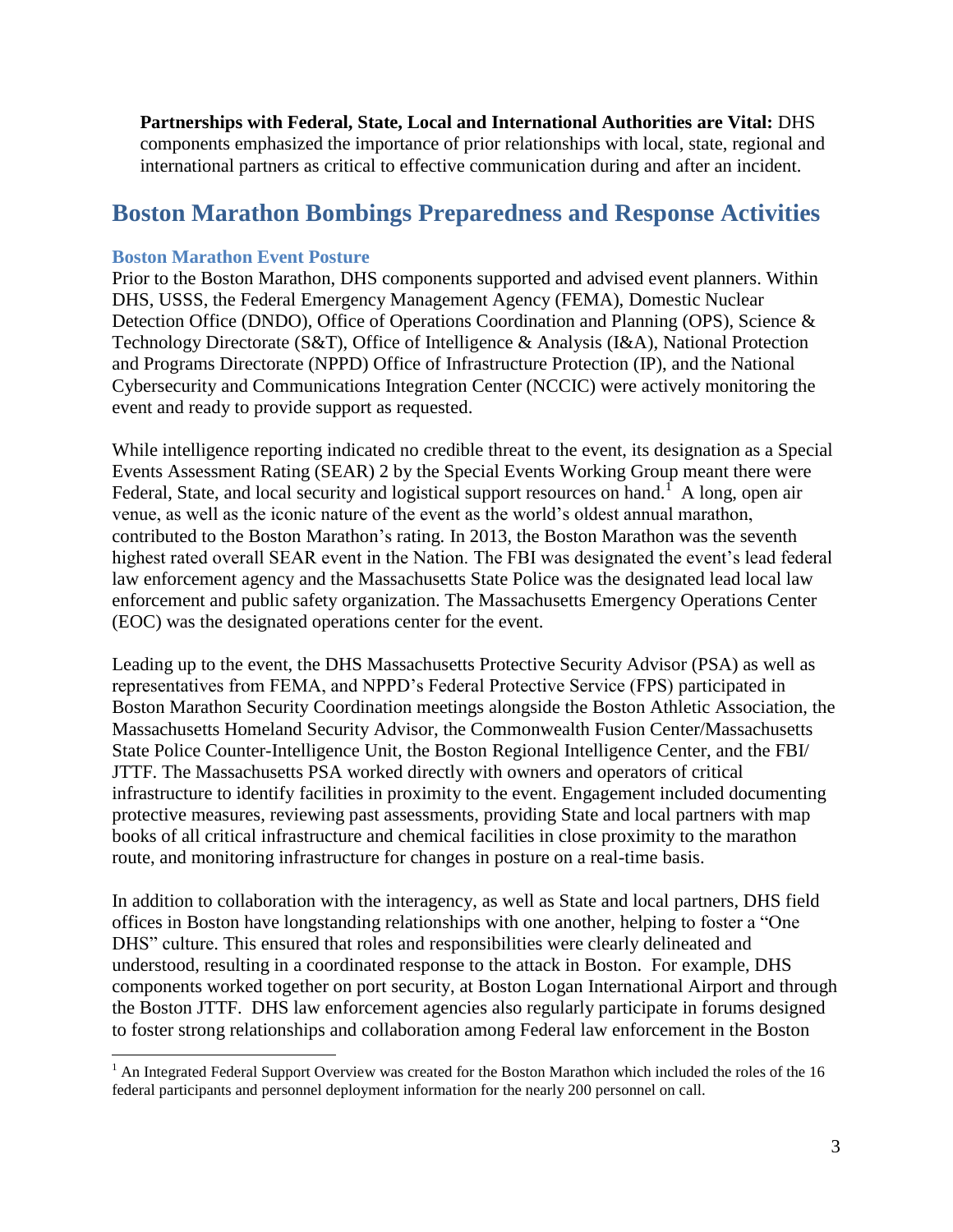area and in Massachusetts such as quarterly Special Agents in Charge (SAC) meetings, chaired by the USSS Boston SAC, and issue-specific boards.

### **Immediate Response**

 $\overline{\phantom{a}}$ 

The role of bystanders immediately after an incident can make a critical difference in managing injuries and saving lives. As a major athletic event, the Boston Marathon attracted a number of individuals with medical backgrounds or training, including event medical personnel staged near the bombing sites. In addition, bystanders acted on good instincts, working to control bleeding and rapidly moving the wounded to hospitals, which saved lives. The Boston attack also highlighted a potential paradigm shift in EMS protocols during a mass casualty event. Under widely used protocols, EMS is generally instructed to wait until a scene is safe and secure before entering to treat victims. However, because EMS members and medical staff were pre-staged and on scene for the Marathon, they were able to attend to victims immediately following the bombings. FEMA personnel noted that the EMS success in Boston is leading the first responder community to rethink the utility of securing a perimeter before EMS can enter and instead move to a system in which they can begin treating victims immediately.

Likewise, the City of Boston was well positioned to respond to emergency situations given the significant planning, exercises and training focused on similar, large-scale, complex events it had undertaken in recent years. Patients were treated by first responder personnel, as well as bystanders, and evacuated to local hospitals for further care. This immediate response, along with careful planning by first responders to distribute patients throughout area hospitals instead of only one facility, worked well.

Following the bombings and initial response, FEMA activated its Regional Response Coordination Center in Boston to monitor response operations in the event that federal assistance became necessary, and contacted Federal and Commonwealth emergency management partners to reiterate FEMA's support. In support of the responders in the immediate Boston area, U.S. Customs and Border Protection (CBP) worked collaboratively with the Boston Police Department and Massachusetts State Police to deploy air assets and other forms of transportation support. In addition, the Medical Intelligence Center<sup>2</sup> in Boston was used to share critical information among first responders in the wake of the attack.

The NPPD Office of Emergency Communications (OEC) also provided field support through their Regional Coordination Program (RCP). Following the bombings, NPPD/OEC's RCP coordinated the use of interoperability frequencies throughout the region to successfully ensure an interoperability channel for use by Boston officials. In addition, the National Coordinating Center for Communications under the NCCIC hosted conference calls with Federal, State, and private sector emergency communications responders to share awareness and solicit requirements. These calls confirmed that the wireless network status immediately after the bombings was congested for four hours, but neither damaged nor shutdown. Traffic demand

<sup>&</sup>lt;sup>2</sup> The Medical Intelligence Center is a municipal organization, partially funded through DHS Urban Area Security Initiative grants, which allows Boston Emergency Medical Services, first responder agencies, including police and fire, hospitals, public health departments, community health centers, long-term care facilities, State and Federal as well as public and private partners to share information and work collaboratively in response to large scale incidents.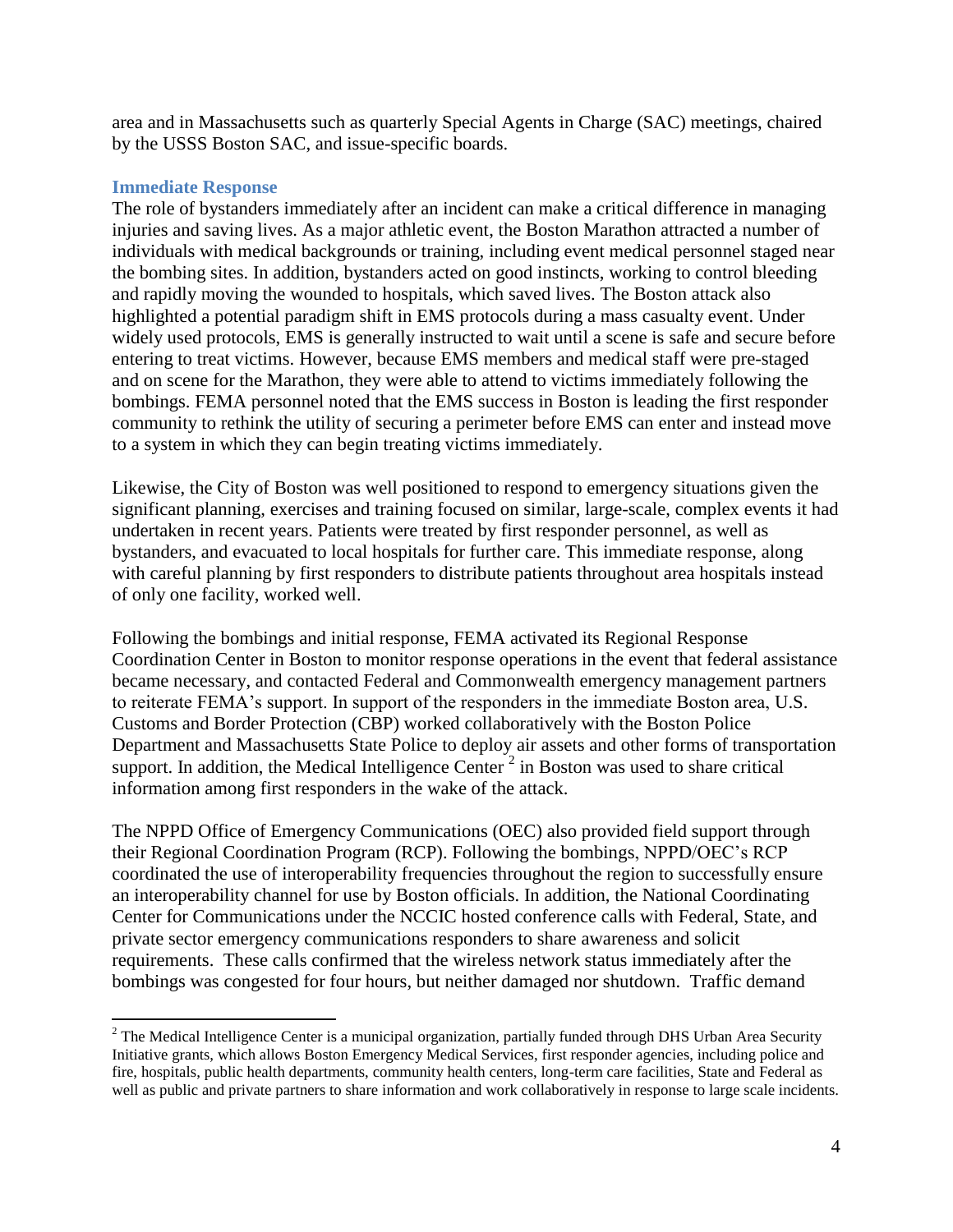dropped to levels supportable by existing infrastructure within four hours and no additional network enhancement was required.

In response to Massachusetts Governor Patrick's request, President Obama issued an Emergency Declaration for Massachusetts on April 17 to "alleviate the hardship and suffering caused by the emergency on the local population, and to provide appropriate assistance for required emergency measures, authorized under Title V of the Stafford Act, to save lives and to protect property and public health and safety, and to lessen or avert the threat of a catastrophe in the counties of Middlesex, Norfolk, and Suffolk." This declaration authorized FEMA to identify, mobilize, and provide at its discretion, equipment and resources necessary to alleviate the impacts of the emergency. FEMA also authorized State and local agencies in Massachusetts to use previously awarded grant funding to support law enforcement and first responder overtime costs resulting from investigation support activities and heightened security measures, from April 15 through May 5, 2013. Additionally, FEMA granted a similar authorization for State and local agencies in other jurisdictions hosting upcoming major special events.

### **Law Enforcement Assistance**

DHS provided support to its Federal, State, and local law enforcement partners in the investigation following the attack. This included establishing an extended perimeter to intercept potential suspects and interview witnesses, working with the FBI to develop products such as Joint Intelligence Bulletins, and providing briefings to State and local law enforcement and homeland security officials, critical infrastructure owners and operators, and faith-based organizations.

During the initial period following the attack, U.S. Immigration and Customs Enforcement (ICE)/Homeland Security Investigations (HSI) and NPPD/FPS agents were paired with FBI agents in the field in order to amplify coverage. ICE/HSI, NPPD/FPS, and USSS personnel staffed the FBI command post and immediately deployed agents to the blast site, as well as other locations to secure crime scenes and gather evidence. ICE and NPPD/FPS personnel assisted in establishing an extended perimeter in the Boston area, an initiative supported by the FBI and other agencies.

Immediately after the incident, CBP's National Targeting Center (NTC) re-vetted all flights that had departed earlier in the day from Boston, New York and Newark to identify any potential subjects of interest linked to the bombing. CBP also began enhanced vetting of all outbound flights departing from these three cities and initiated heightened outbound operations, supported by ICE/HSI and the Transportation Security Administration (TSA), which included interviewing potential witnesses at the airport to gather information for the investigation, complementing interviews with witnesses at the bomb site. Along the Northern Border, CBP collaborated with Federal, State, local and Canadian authorities to conduct enhanced outbound operations.

In support of the response effort, TSA heightened security throughout the Northeast region airports with increased explosive trace detection, canine deployment, gate checks and behavior detection activities. The week of April 15, 2013, TSA conducted Visible Intermodal Prevention and Response (VIPR) operations at multiple mass transit, passenger rail, and aviation locations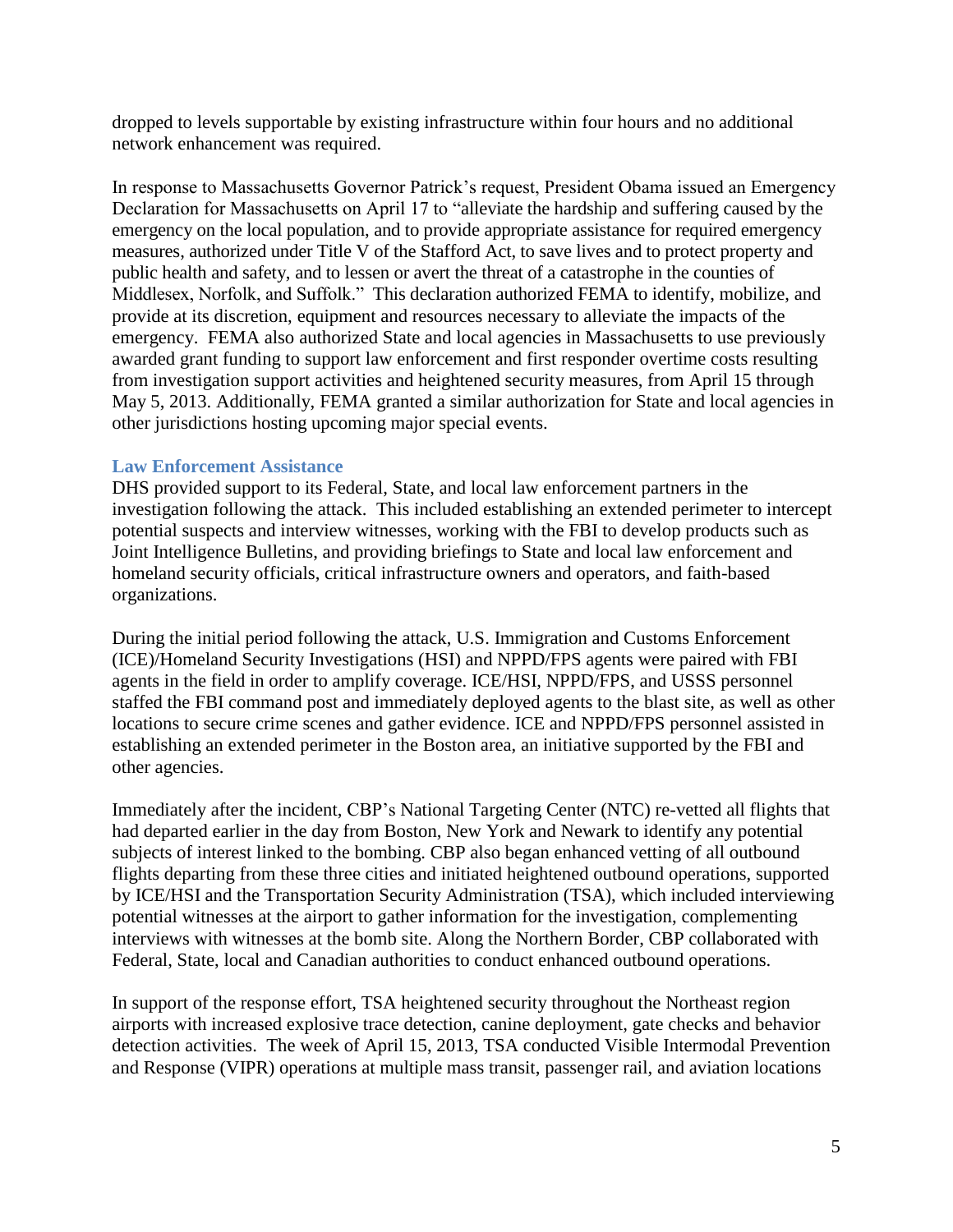in the Boston metropolitan area. Nationwide, TSA increased the operational tempo of its VIPR teams by approximately 90 percent, focusing on the Northeast and on mass transit locations<sup>3</sup>.

As a precautionary measure after the bombings, NPPD/FPS raised its Operational Condition at all Facility Security Level IV federal facilities nationwide. NPPD/FPS's increased security posture included reducing entrances to facilities, rescreening occupants, and increasing canine sweeps. NPPD/Office for Bombing Prevention (OBP) supported the National Explosives Task Force sharing the most up-to-date intelligence and investigative information. Resources and products included a Quick Look Report, Boston Marathon Response Toolkit, and a U.S. Government Counter-IED Resource List and Usage Guide that were made available to stakeholders through TRIP*wire* and the Homeland Security Information Network (HSIN).<sup>4</sup>

After reports of an explosion<sup>5</sup> at the John F. Kennedy Presidential Library and Museum, situated in Boston Harbor, the U.S. Coast Guard (USCG) Captain of the Port (COTP) Boston raised the Maritime Security (MARSEC) level to MARSEC 2, increasing all vessel and facility security measures across the port in accordance with their individual security plans and the Maritime Transportation Security Act. In support of the response effort, USSS deployed a hazardous materials specialist and agents to secure and assess the scene. After it was determined that the incident was unrelated to the Marathon attack, MARSEC 2 was modified to focus on passenger ferries to safeguard the largest concentrations of the public within the maritime transportation system.

In addition to the measures taken by industry, the USCG immediately raised and coordinated its on-water security presence with increased patrols 24/7 in the inner harbor and along ferry routes, and deployed security teams supplemented by Coast Guard Investigative Service (CGIS) agents on passenger ferries and in ferry terminals. On the evening of April 18, 2013, the Commandant directed COTP Boston to resume MARSEC Level 1 in the port of Boston. Although the MARSEC Level implemented by vessels and facilities was lowered, the USCG extended and maintained its heightened security posture (boat escorts, ferry ride-alongs, shore-side harbor patrols, and airborne use of force helicopter patrols) through April 20 consistent with the security posture of the Massachusetts Bay Transit Authority.

During the search for the second suspect on April 19, ICE/HSI Boston special agents and NPPD/FPS agents assisted with the evacuation of residents, clearing the area of any suspected IEDs, and containing the suspect while USSS deployed personnel to provide staffing for the perimeter in Watertown, MA.

 $\overline{\phantom{a}}$ 

<sup>&</sup>lt;sup>3</sup> Operations involved personnel from the Office of Law Enforcement/Federal Air Marshal Service and the Office of Security Operations (Transportation Security Inspectors, Transportation Security Officers, Behavior Detection Officers, Transportation Security Specialists, and Explosives Detection Canine Teams).

<sup>&</sup>lt;sup>4</sup> The Homeland Security Information Network (HSIN) is a national secure and trusted web-based portal for information sharing and collaboration between Federal, State, local, tribal, territorial, private sector, and international partners engaged in the homeland security mission.

<sup>&</sup>lt;sup>5</sup> The John F. Kennedy Presidential Library and Museum incident was initially of an unknown origin and out of an abundance of caution was presumed to be a crime scene. It was determined later that the fire was mechanical in nature and not a deliberate act.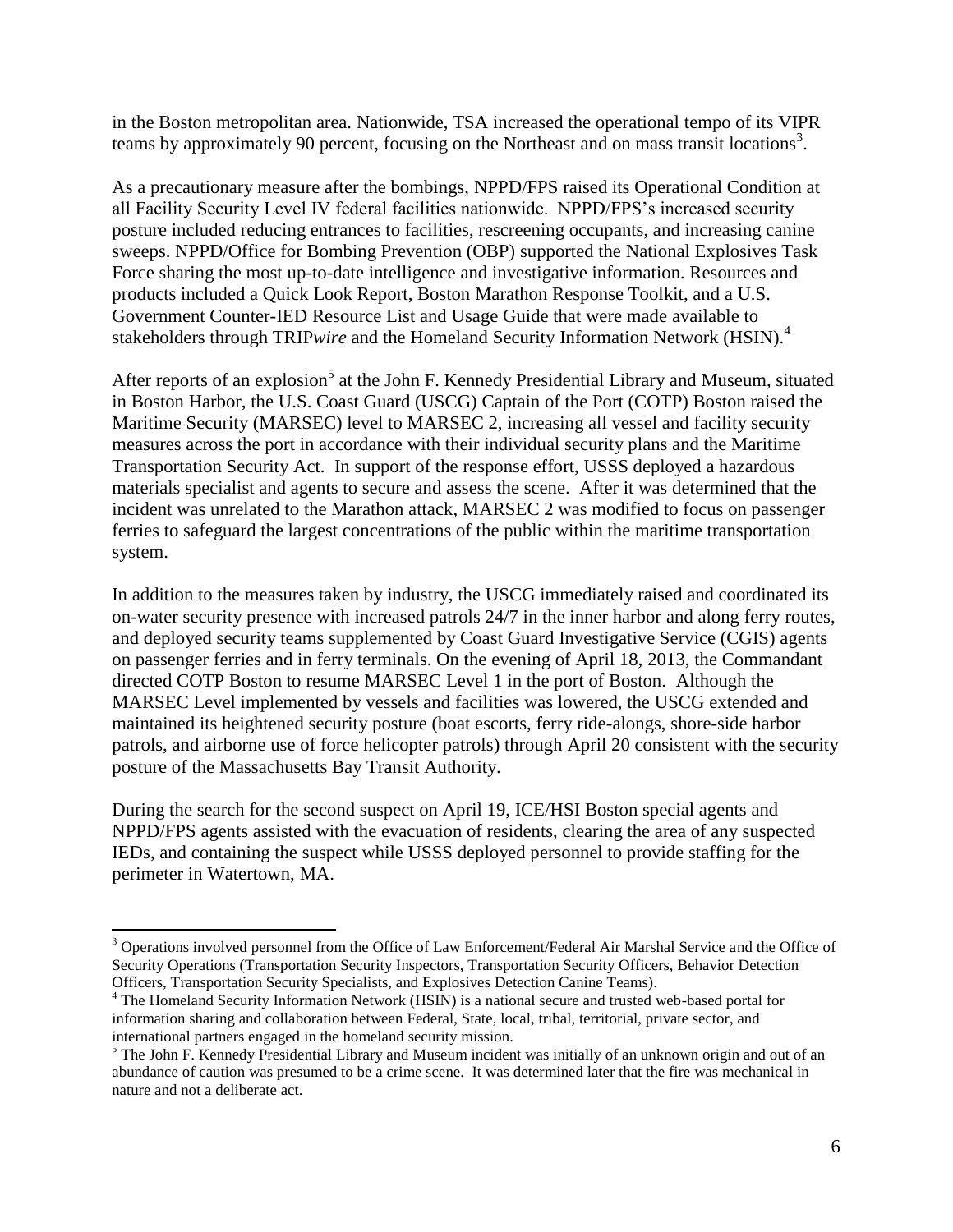## **Investigative Support**

 $\overline{\phantom{a}}$ 

DHS components including ICE, USSS, CBP, TSA, USCG, NPPD, I&A and U.S. Citizenship and Immigration Services (USCIS) provided investigative support to the JTTF in Boston, including evidence collection, media exploitation, pursuing investigative leads, and supporting the search for the second suspect. During steady state operations, three ICE/HSI special agents are assigned to the JTTF, with two at the field office and one at the Logan International Airport annex. After the bombings, ICE surged over 50 agents to support the JTTF. CBP's representatives at the JTTF, both at the field office and at the Logan annex, also contributed to the investigation. There were three USSS agents assigned to the Boston JTTF as well and a USCIS officer detailed there on a part time basis.

In addition, the USSS leveraged its private sector partnerships and expertise to identify suspect financial transactions. The USSS utilized its New England Electronic Crimes Task Force to collect and review business surveillance videos in proximity to the bombing site for evidence related to investigation. After the FBI released video and photos of the two bombing suspects, CBP, NPPD, USCIS and ICE assisted the FBI in investigating leads through multiple DHS owned and operated databases.

Based on a fingerprint of the first subject taken at the hospital, law enforcement was able to identify the suspects as Tamerlan and Dzhokhar Tsarnaev. Upon confirmation of their identities, CBP and USCIS began providing data on the suspects to the FBI investigation while I&A facilitated information sharing with the broader Intelligence Community and fusion center network as well as state and local homeland security officials. Over the course of the week, CBP produced 24 Special Research Reports, which were shared with the FBI. USCIS and ICE/HSI also provided subject matter expertise to law enforcement agencies on immigration issues in the Boston investigations while leveraging their unique immigration authorities to assist the investigation. Throughout the investigation, CBP, TSA, and USCG referred potential leads to the FBI.

# **Stakeholder Engagement and Information Sharing**

Following an incident requiring a coordinated federal response, whether a natural disaster or act of terrorism, the DHS Office of Public Affairs (OPA) has responsibility for leading Federal communications coordination under Homeland Security Presidential Directive-5. The DHS National Joint Information Center<sup>6</sup> serves as the Federal incident communications coordination center. DHS components involved in information sharing and external affairs efforts, including OPA, the Office of Legislative Affairs (OLA), the Office of Intergovernmental Affairs (IGA), NPPD, and I&A, work to strike the balance of sharing information quickly while working with interagency partners to confirm its accuracy.

<sup>&</sup>lt;sup>6</sup> The NJIC is staffed by incident communications response personnel and can rapidly mobilize and coordinate the Federal external communications effort. The "virtual" Federal interagency team and National Incident Communications Conference Line (NICCL) are controlled at the NJIC. The NJIC coordinates with and supports the Secretary, NOC, Crisis Action Team (CAT), FEMA National Response Coordination Center, National Infrastructure Coordination Center , Federal Coordinating Officer, Unified Coordination staff, and Emergency Support Function #15 staff as needed.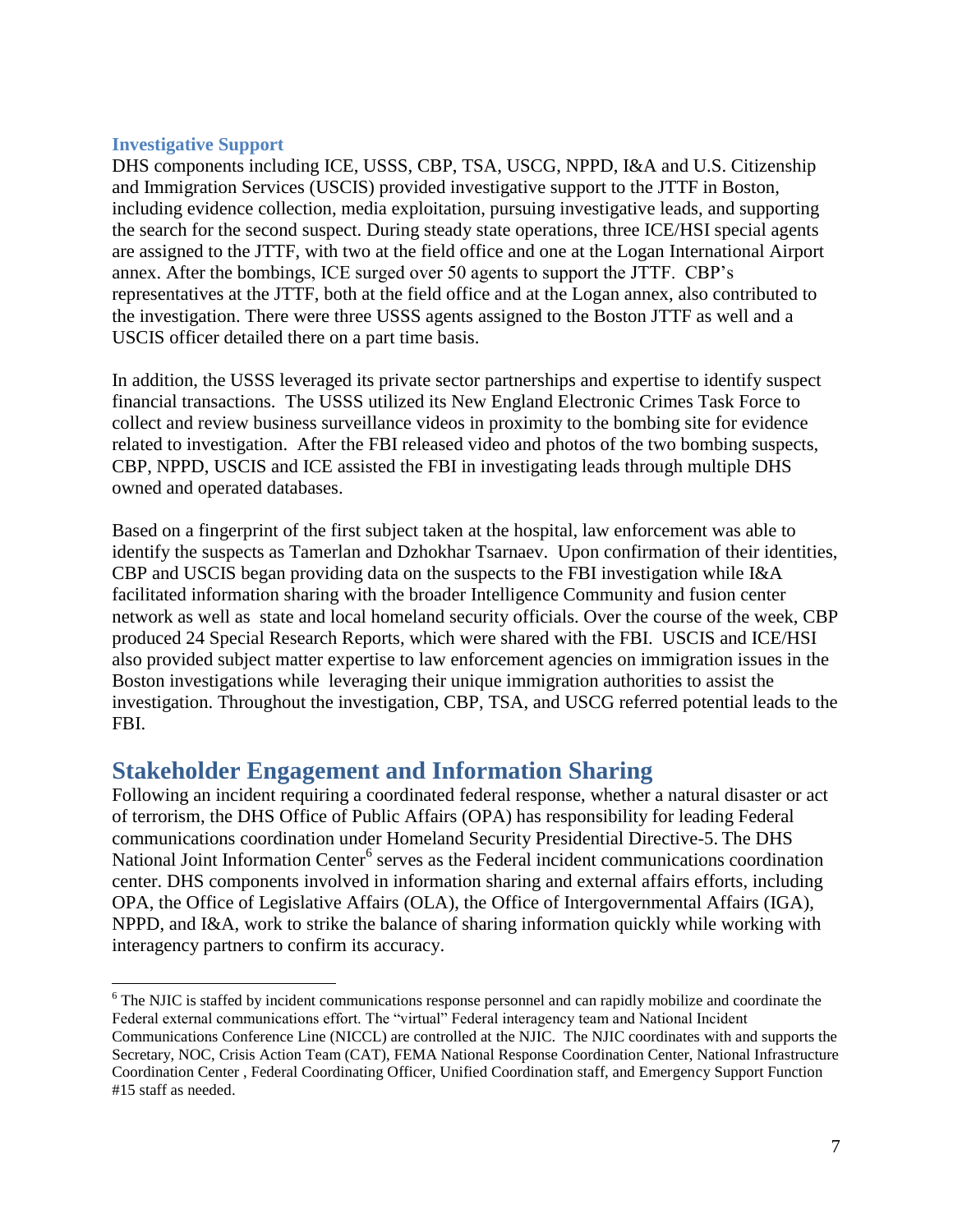## **Information Sharing**

As with many incidents, in the wake of the bombings, a large information void existed. Nothing was known about the attackers, their methods, possible co-conspirators, affiliations or potential follow-on attacks. OPS and I&A, together with other DHS components, immediately began working on what was known in order to keep DHS officials, stakeholders, law enforcement, and the wider public informed.

The DHS National Operations Center (NOC) began immediate notification and communications support to the Office of the Secretary and DHS Leadership, activated the DHS Crisis Action Team and initiated National Level Reporting which was displayed and shared on the DHS Common Operating Picture<sup>7</sup>. These resources were used to share information with Federal, State, local, tribal, and territorial partners. The NOC facilitated a communication request between the Boston Mayor's office and several DHS components during the first hour of the event and leveraged its close working relationship with the Boston Police Department, which had a representative assigned to the NOC, during the initial information sharing phase.

In addition to engaging in a two-way information exchange directly with the fusion centers, including the Boston Regional Intelligence Center and the Commonwealth Fusion Center, the National Network of Fusion Centers utilized a portal on HSIN for posting and discussing information concerning the incident with its partners, both in the region and around the country. This portal provided information related to the incident as well as other relevant information such as protective measures to law enforcement and security professionals.

I&A activated the Intelligence Crisis Action Team (ICAT), to analyze and confirm information regarding the incident. Later, the ICAT expanded to a DHS Threat Task Force to include representatives from CBP, FEMA, ICE, NPPD, OPS, TSA, USCG, USCIS and USSS, continuing to share information internally and externally, while assuming other law enforcement and Intelligence Community support responsibilities. The Task Force published a twice-daily common intelligence picture of vetted all-source reporting and actions for internal dissemination within DHS and to inform external engagements.

In the days following the attack, I&A and FBI published three unclassified Joint Intelligence Bulletins for use by law enforcement, covering confirmed aspects of the investigation, including details about the explosive devices and protective measures for use by law enforcement. These products, distributed via HSIN and other means, received strong, positive reviews by recipients.

Additionally, NCCIC noticed an increase in suspicious cyber activity, which prompted NCCIC to create an alert that was disseminated to Federal, State, local, tribal, territorial and private sector partners. Following the creation of this product, US-CERT posted a similar warning to its website for public consumption. The National Infrastructure Coordinating Center (NICC) provided situational awareness messages and situation reports to DHS leadership and critical

 $\overline{\phantom{a}}$  $<sup>7</sup>$  The DHS Common Operating Picture (COP) is shared with fusion centers, interagency partners, State and local</sup> law enforcement and DHS operation centers. The COP is also available via HSIN.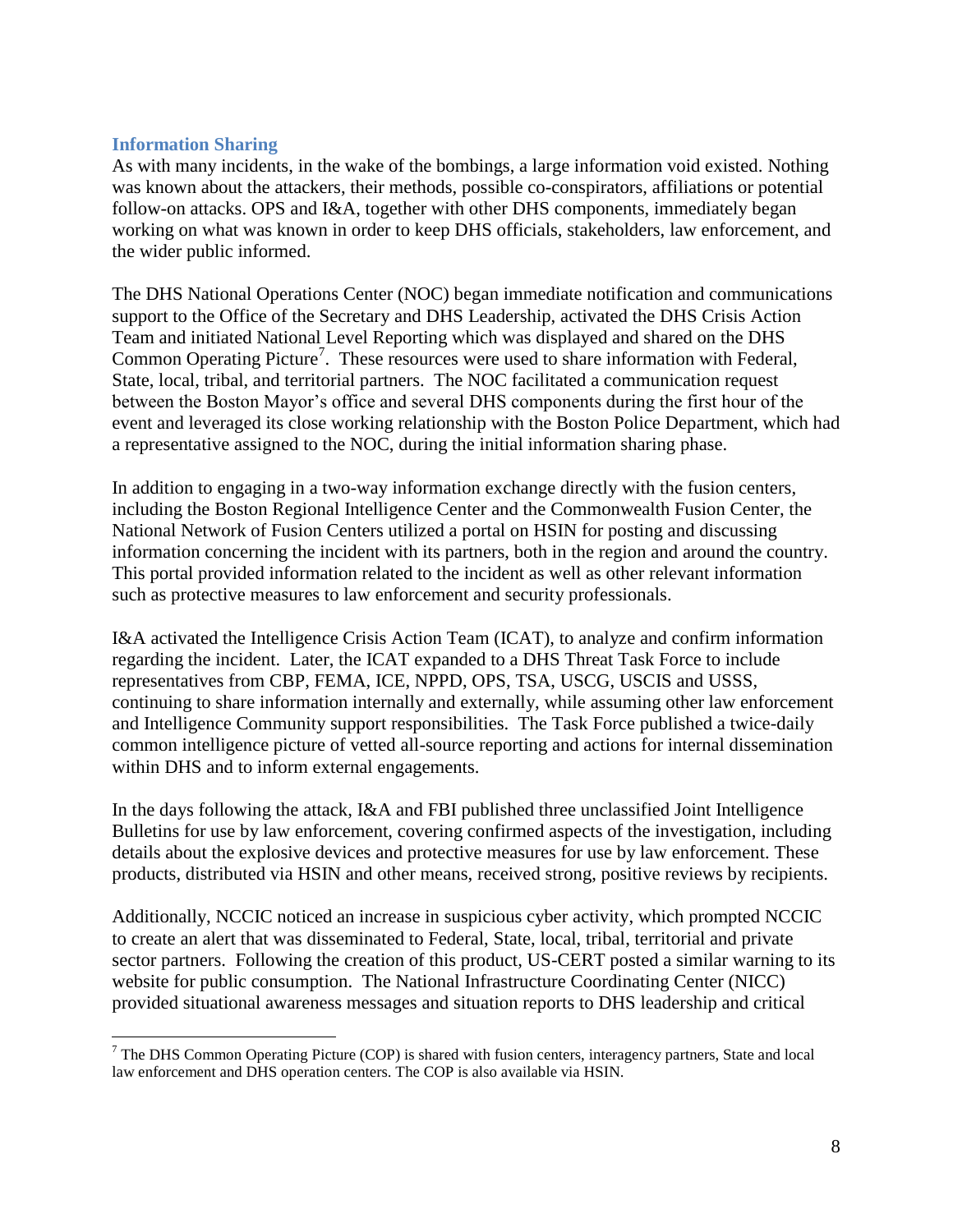infrastructure partners. In addition, the NPPD/IP PSA assisted the Security Directors at Fenway Park and TD Garden with security planning and preparation for the first Red Sox and Bruins home games following the bombings.

#### **Public Affairs**

Immediately following the Boston Marathon attack, communicating official, accurate information to DHS's various stakeholders was critical. DHS OPA mobilized to coordinate Federal, State, local, and private sector communications in the NJIC using proven systems like the National Incident Communications Conference Line (NICCL), the State Incident Communications Conference Line (SICCL) and the Private Sector Incident Communications Conference Line (PICCL) as per the Domestic Incident Communications Strategy  $(DCS)^8$ . These calls—which supported a network of 1,100 communicators including representatives from the Department of Defense, NORTHCOM, DHS, the Department of Justice (DOJ), FBI, Alcohol Tobacco and Firearms, the DHS Counter Terrorism Advisory Board (CTAB) and the National Counterterrorism Center (NCTC)—enabled relevant interagency partners to connect with field personnel in Boston and ensure the dissemination of information (both internally and externally) was closely coordinated. NICCL calls were held April 15 through 17 and summaries were distributed following each call to ensure message visibility.

While DHS assumed responsibility for coordination of federal communications, White House Communications maintained the lead for Federal strategic communications direction. The FBI and DOJ were leads for communication related to the Federal law enforcement investigation. To support the response and investigation, DHS continued to promote "If You See Something, Say Something <sup>™</sup> messaging to engage the public and key frontline employees to identify and report suspicious activity as well as indicators of terrorism, crime and other threats to the proper law enforcement authorities.

#### **Intergovernmental Outreach**

l

Immediately following the attack, IGA reached out to senior officials in Massachusetts, including Governor Patrick and Boston Mayor Menino's offices as well as the Massachusetts Homeland Security Advisor and Director of Boston Emergency Management. While each of these calls confirmed that there were no unmet needs in the Boston area, during an April 16, 2013 call with former Secretary Napolitano, former Boston Police Commissioner Ed Davis asked DHS to provide additional video analysis support and continue heightened USCG security in the surrounding maritime environment.

In addition to activities in the Boston region, IGA also conducted outreach to state and local jurisdictions nationwide. Immediately following the attack, IGA reached out to major cities including Los Angeles, Philadelphia, Houston, Chicago, the District of Columbia, New York, and San Francisco. During each of these discussions, IGA informed stakeholders of the DHS response and encouraged stakeholders to reach out in the event their city needed DHS support. In addition, IGA and FEMA conducted outreach to States and local jurisdictions regarding FEMA's

 $8$  The DCS is a public information strategy that outlines Federal incident communications options that can be implemented in conjunction with a major terrorist incident in the United States.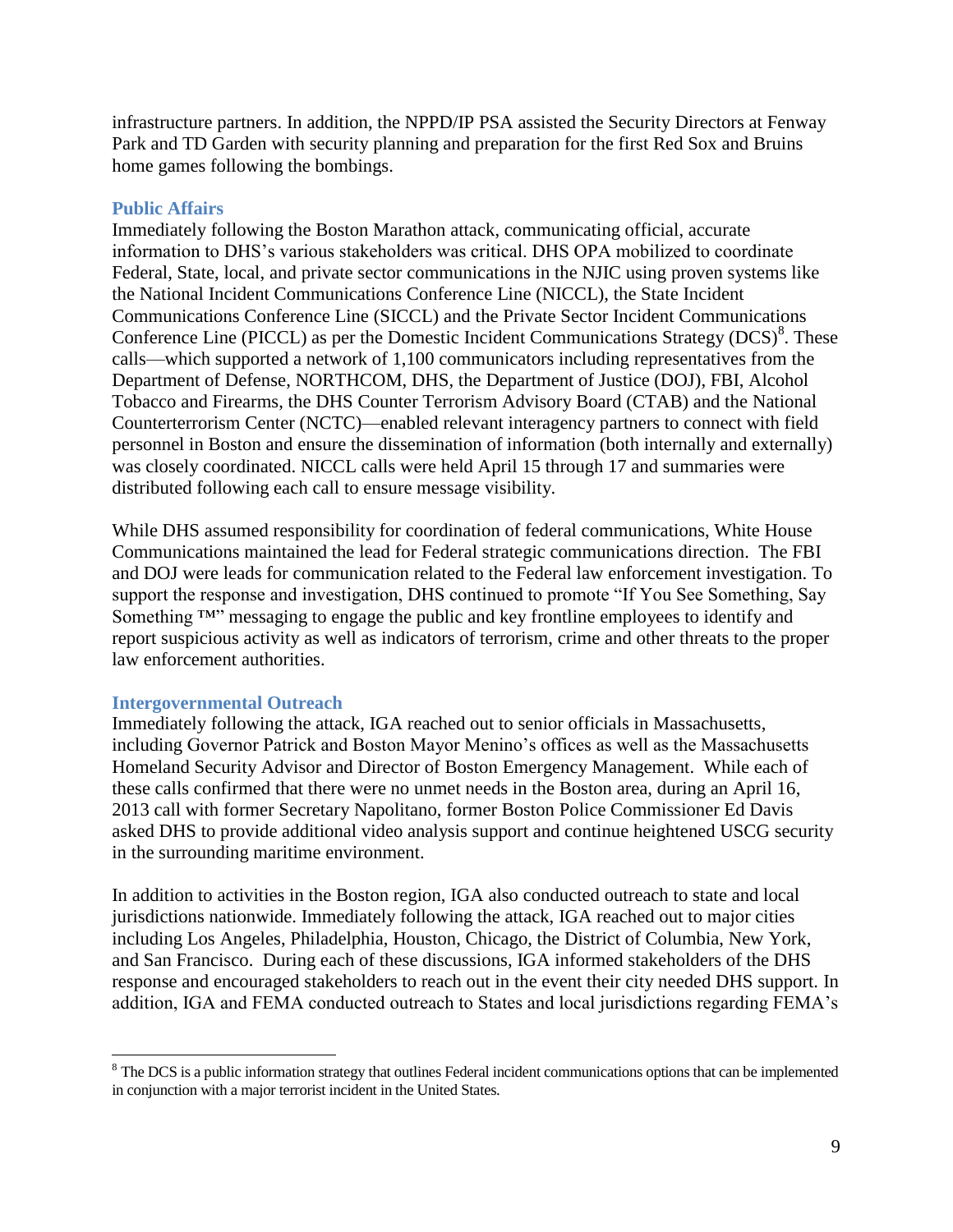authorization to allow Massachusetts, Boston and other State and local jurisdictions the ability to use grant funding for operational overtime for enhanced security measures.

Coincidentally, former FEMA Deputy Administrator Rich Serino was in Boston to attend the Marathon and connected with key local first responders on the ground quickly after the blast. The Deputy Administrator was able to liaise with city and State officials and served as a highlevel conduit for DHS outreach, while also directing requests back to the Department.

On April 16, former Secretary Napolitano spoke with Governor Patrick, Mayor Menino, and Commissioner Davis. Throughout the day, IGA engaged with its myriad stakeholder groups to offer both updates on the investigation and DHS's security posture and support. IGA, in conjunction with I&A, also organized three joint DHS/FBI conference calls to provide information to State homeland security advisors, fusion center directors, major cities intelligence commanders, and others. Each call attracted more than 300 participants from across the country. The initial call on April 16 included a briefing on the response, type of IED used in the bombing, Joint Intelligence Bulletin, and an update from the Commonwealth of Massachusetts and Boston fusion center. The second call on April 19 focused on the ongoing investigation and pursuit of the remaining suspect. The third call, which occurred following the apprehension of the suspect, served to close out the events for DHS stakeholders. In addition, the DHS Homeland Security Advisory Council convened a call with the Faith Based Advisory Council, while the DHS Office for Civil Rights and Civil Liberties held an Incident Community Coordination Call with community members, including representatives of the Muslim-American community, to discuss potential impacts of the Boston Marathon bombing on these groups.

## **Legislative Outreach**

As the situation in Boston unfolded, OLA reached out to key Members of Congress including the chairs of the Department's authorizing committees as well as the Massachusetts delegation. The majority of Member inquiries and requests related to stories and facts being reported in the media. From April 23-25, briefings were convened for members of the Senate Select Committee on Intelligence, House Permanent Select Committee on Intelligence and all interested members of the House of Representatives and Senate. These engagements with senior officials continue in order to keep Members and others providing oversight apprised of the Department's activities.

# **Preparedness Activities**

Over the past several years, DHS has greatly enhanced and expanded its collaboration with State and local officials as well as first responders to prepare for, respond to, recover from, and mitigate the effects of disasters and other threats while supporting efforts across the homeland security enterprise to build nationwide capabilities. Many of these DHS supported activities, including grant funding, training and workshops as well as drills and exercises enhanced preparedness and response capabilities in Boston and served to prepare the city for complex, mass casualty scenarios.

## **Grant Funding**

DHS provides resources to its State and local partners to train and prepare for complex attacks and mass casualty shootings primarily through the Urban Area Security Initiative (UASI) and the Homeland Security Grant Program (HSGP). Since 2002, the Commonwealth of Massachusetts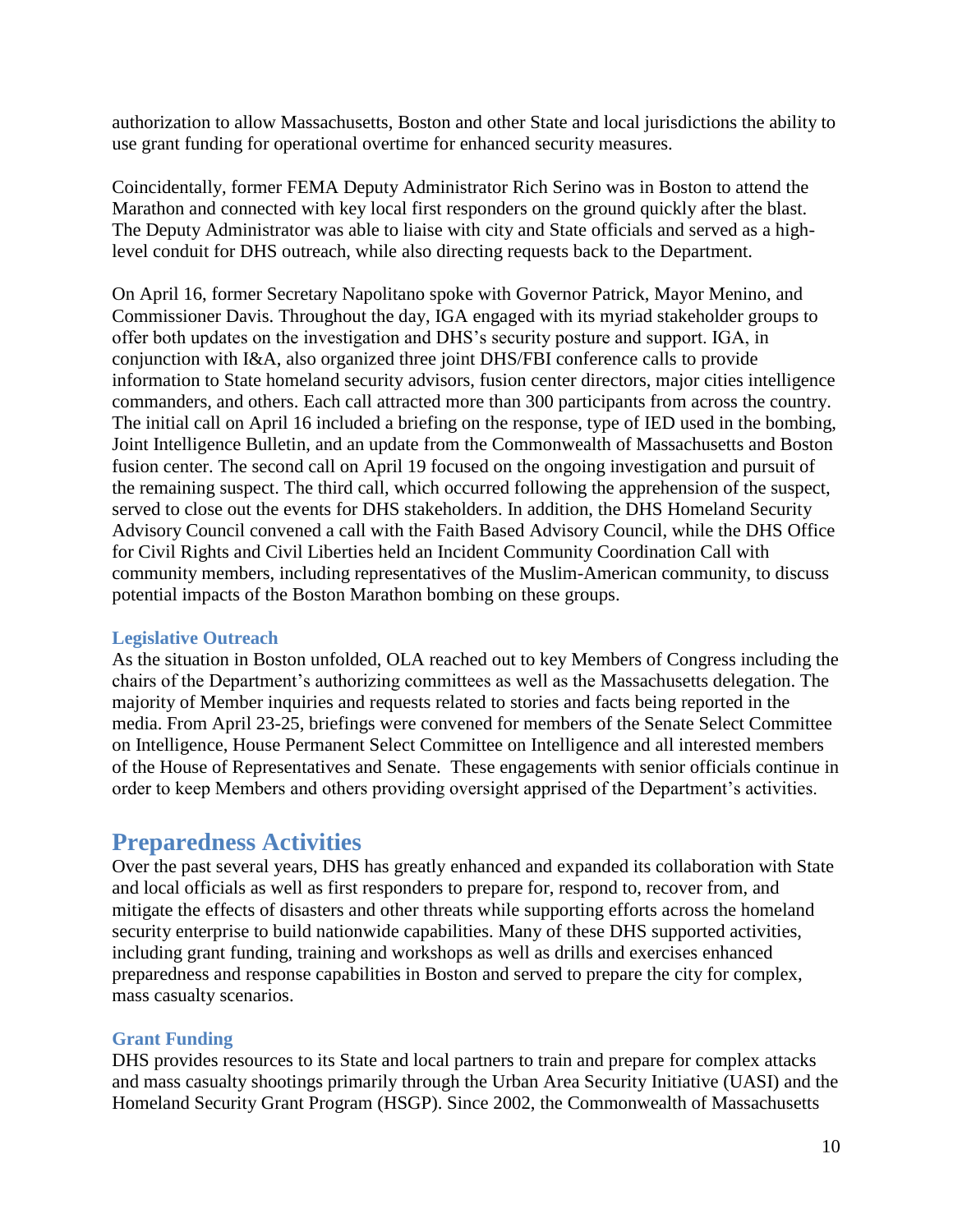has received more than \$943 million through 22 DHS grant programs, including nearly \$370 million for the Boston urban area. This funding has been used to equip and train tactical and specialized response teams specifically in IED detection, prevention, response, and recovery, including SWAT teams and Explosive Ordinance Disposal canine detection teams among other local law enforcement units.

In 2012, Boston completed a Threat and Hazard Identification and Risk Assessment (THIRA), a comprehensive process for assessing regional capability gaps required annually by each State and urban area designed to prioritize investments in key deployable capabilities. Fifty-six states and urban areas, including Boston, identified complex attacks as one of their top threats/hazards in their 2012 THIRAs. These assessments assist States and urban areas planning and preparation for various scenarios, prioritizing the development of capabilities to address known and evolving threats.

## **Training, Exercises and Drills**

DHS grant funding also supports increased coordination and capacity building, particularly with respect to joint exercises, drills and trainings, including more than a dozen exercises involving the City of Boston over the past several years. During the review, multiple component officials and field personnel credited these activities for preparing the coordinated response to Boston, including the following:

### *Joint Counterterrorism Awareness Workshop (JCTAWS)*

Through Joint Counterterrorism Awareness Workshops (JCTAWS), FEMA, NCTC, and the FBI bring together stakeholders from law enforcement, incident management, and the private sector in cities across the country to engage in scenario-based reviews of their complex-attack prevention and response capabilities. These workshops revolve around a 24-hour scenario in which multiple, coordinated assaults occur, similar to the November 2008 terrorist attacks in Mumbai, India. Throughout the exercise, participants jointly evaluate whether the city's existing plans, procedures, and capabilities are adequate to manage a coordinated, multi-site complex-attack and identify existing programs or resources they can use to close any gaps.

In March 2011, a JCTAWS was held in Boston involving more than 200 stakeholders from law enforcement, incident management, and the private sector focused on the integrated response to a complex attack in the Boston metropolitan area. The Boston Police Department incorporated several key lessons learned into their policies and operations.

## *Counter-IED Training and Planning*

In recent years, NPPD/OBP has worked with authorities in the greater Boston area on surveillance detection and counter-IED training in support of multiple special events including the Boston  $4<sup>th</sup>$  of July Celebrations, Bi-Centennial of the War of 1812, Boston New Year's Eve, and the 2013 Boston Marathon. In addition, in 2009, OBP worked with State and local security partners to conduct a Multi-Jurisdiction Improvised Explosive Device Security Planning (MJIEDSP) workshop in Boston to assist with the development of an IED security plan integrating assets and capabilities from multiple areas and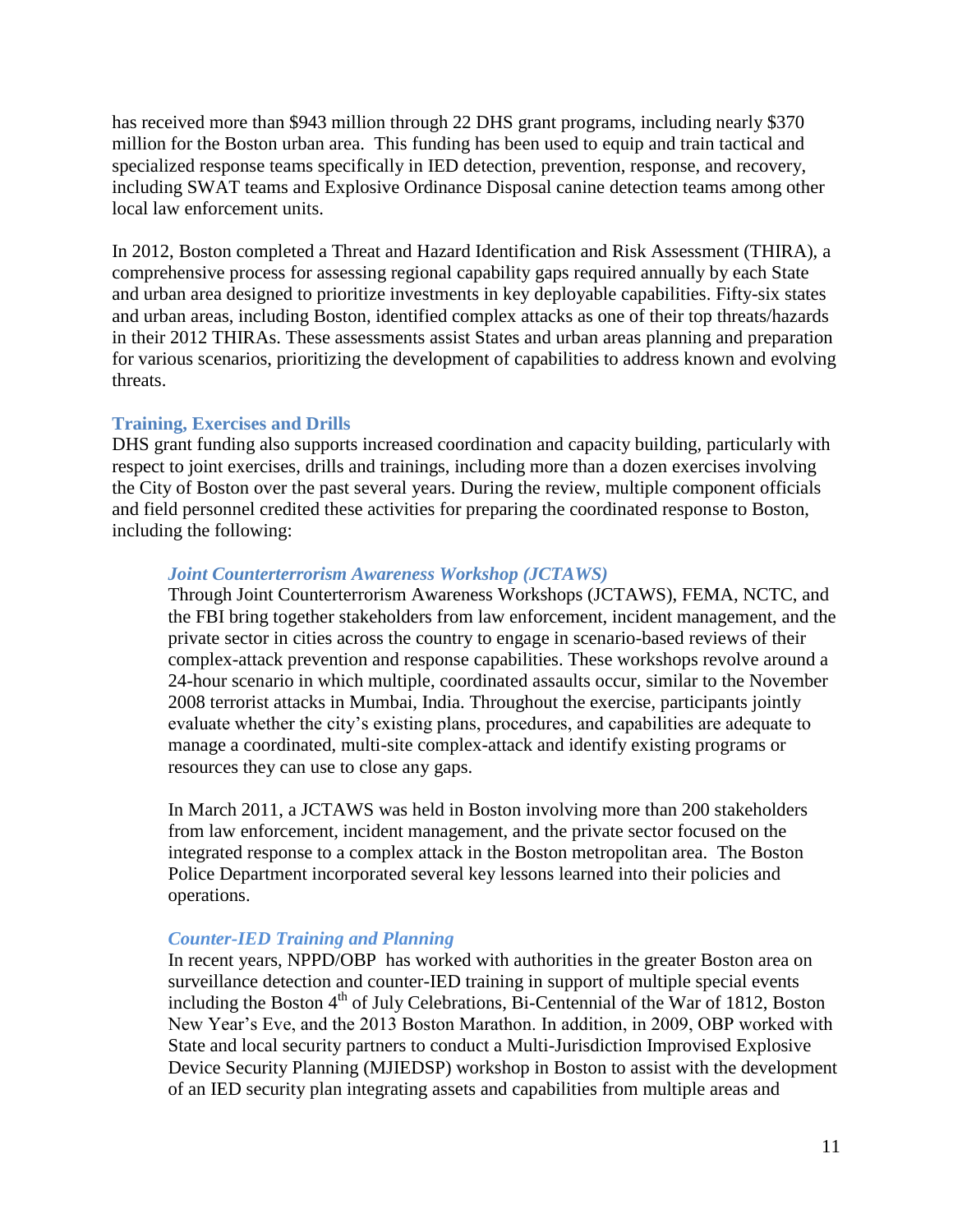emergency service sectors. Participants included representatives from the Massachusetts State Police, FBI, Boston Police Department, Boston Fire Department, Boston Emergency Management Agency, and the Massachusetts Bay Transportation Authority.

#### *First Responder Training*

Since 2000, more than 5,500 Boston area first responders have received training through the National Domestic Preparedness Consortium and Continuing Training Grants, including courses on casualty response and recovery, explosive devices, medical response, hospital incident command systems, crime scene management, hazardous evidence collection, and law enforcement response to bombing incidents.

### *Boston Marathon Tactical Communications Assessment*

In 2010, NPPD/OEC worked with Metro Boston Homeland Security Region jurisdictions to assess emergency communications used for the Boston Marathon as part of implementing the Nation Emergency Communication Plan. In the 2010 After Action Report, NPPD/OEC recommended that the Boston area conduct more inclusive communications planning with all response disciplines. Boston public safety officials adopted OEC's recommendations for the 2013 radio communications plan for the Marathon. As a result of the 2010 NPPD/OEC assessment, Boston officials requested NPPD/OEC technical assistance training for All-Hazards Communications Unit Leaders (COML) and a trained COML was used to coordinate communications during the 2013 Marathon and response to the bombings.

#### **Planning**

DHS technical assistance and funding enabled the City of Boston to codify its emergency response plans and protocols through planning support initiatives. Since 2005, FEMA has provided six technical assistance deliveries for the Boston urban area and seven for the Commonwealth of Massachusetts, including assistance with IED awareness, fusion centers, equipment, anti-terrorism training, and interoperable communications. Further, NPPD/OEC has worked closely with jurisdictions in the Metro Boston Homeland Security Region to improve coordination, training, and tactical planning for emergency communications.

As part of FEMA's Regional Catastrophic Preparedness Grant Program, the Metro Boston Homeland Security Region in 2012 exercised a Regional Catastrophic Coordination Plan designed to augment existing operations plans by facilitating communication, situational awareness, and functional area coordination across the region in a catastrophic event. The region also developed a Regional IED Annex using DHS grant funding in 2010, creating coordinated response protocols for State and local agencies to respond to a catastrophic IED incident and codified the structure of explosive ordnance teams within the region when collaborating on multiple IED scenarios.

#### **Impact of Investments**

Due to the investments DHS has made over the past ten years, the City of Boston had greater capabilities to respond to the Boston Marathon attack and had exercised its citywide response plans. The findings from the exercises described above helped the city refine its plans and procedures for responding to a complex attack and laid the groundwork for coordination and collaboration among Federal, State and local first responders and law enforcement personnel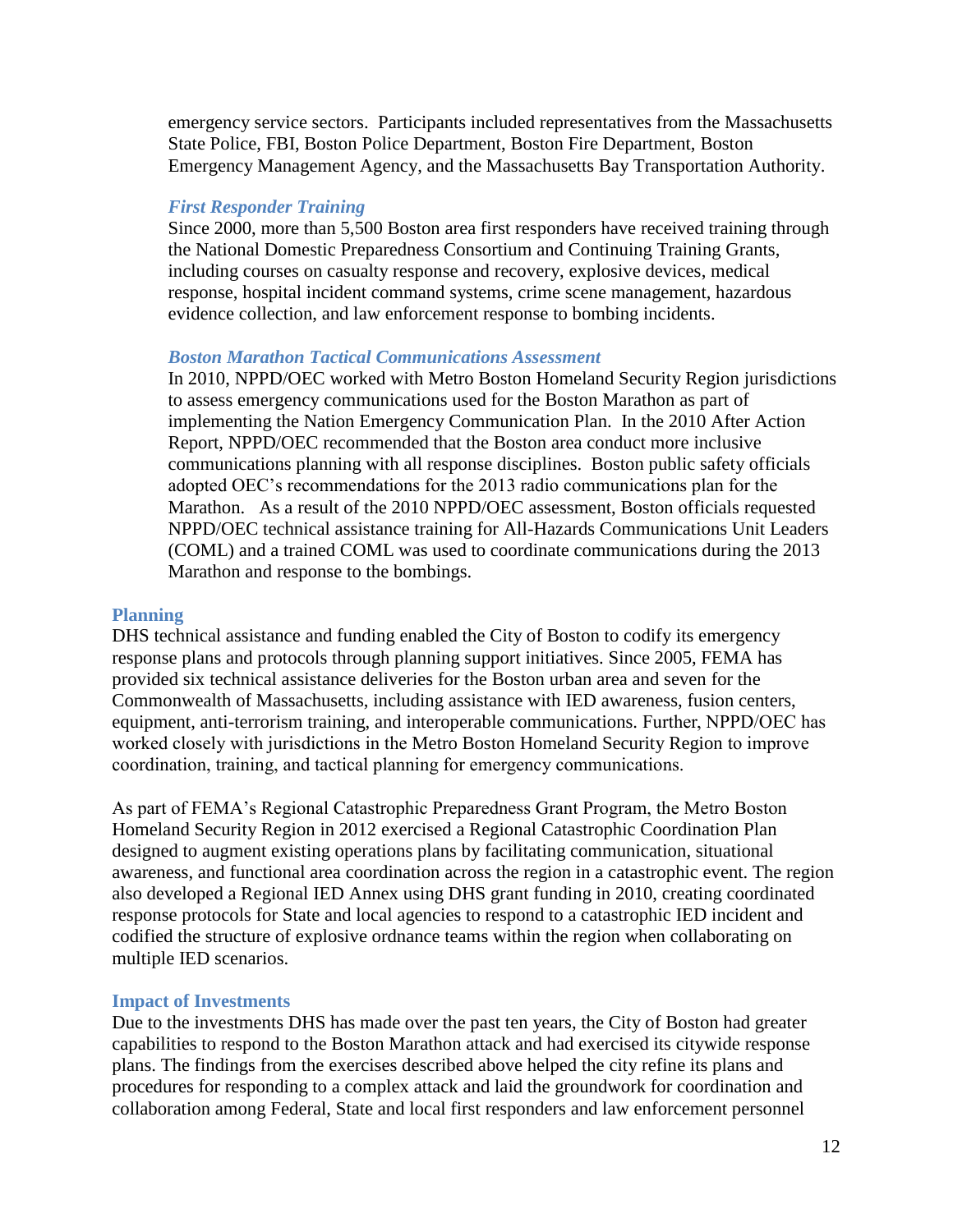necessary for an effective response. According to FEMA, the approach that both the City of Boston and the Commonwealth of Massachusetts have taken to utilize grant dollars and prioritize threats and corresponding capability development is considered a best practice for other States and urban areas.

These exercises and trainings helped familiarize relevant personnel and agencies with response plans while building relationships that proved critical during the response to the bombings. Numerous DHS components involved in the response to the Boston Marathon bombings indicated that these personal and pre-existing relationships on the ground were critical to ensuring an effective and efficient response to the incident. As noted by Rear Admiral Daniel Abel, U.S. Coast Guard First District Commander, relationships cannot be "surged" during crises, rather they must be a pre-existing component of interagency partnerships.

# **Lessons Learned**

The Boston Marathon was unique in many ways due to the response assets on hand, first responder personnel on site, and longstanding personal relationships that were relied upon. However, DHS can apply key outcomes from this tragedy in order to prevent and respond to evolving threats in the future.

# **Importance of Partnerships**

Strong partnerships among Federal, State, local, and international agencies are critical to effective communication and response during and following an incident such as this. In addition to the Department's significant presence in the Boston area, DHS participates in regional security exercises, task forces, the Commonwealth Fusion Center, and the Boston Regional Intelligence Center. Through these activities and structures, DHS officials develop and strengthen professional relationships and build trust with partners.

While relationships between Federal, State and local personnel on the ground in Boston were strong, some DHS components stated that there was not a full appreciation for the resources their component could provide. For example, ICE described a strong familiarity with its unique capabilities and authorities among local Federal law enforcement entities, but less familiarity among surge forces deployed to Boston from elsewhere in the country. Efforts should be made to better educate the interagency about the work DHS components do and services they can offer through outreach and joint trainings or exercises.

## **Need for Effective and Reliable Communications for DHS Responders**

In response to an attack, it is critical to have effective communications capabilities to coordinate people and resources. All land mobile radios that facilitate mission critical voice communications were operational at the time of the attack in Boston, and public safety officials said they were generally able to achieve interoperability during the response between State and local responders. The Massachusetts Statewide Interoperability Coordinator told NPPD/OEC that there was "seamless communications across major radio systems" in the Boston metro area. However, ICE/HSI as well as USSS agents reported a limited ability to transmit messages via radio to State and local law enforcement.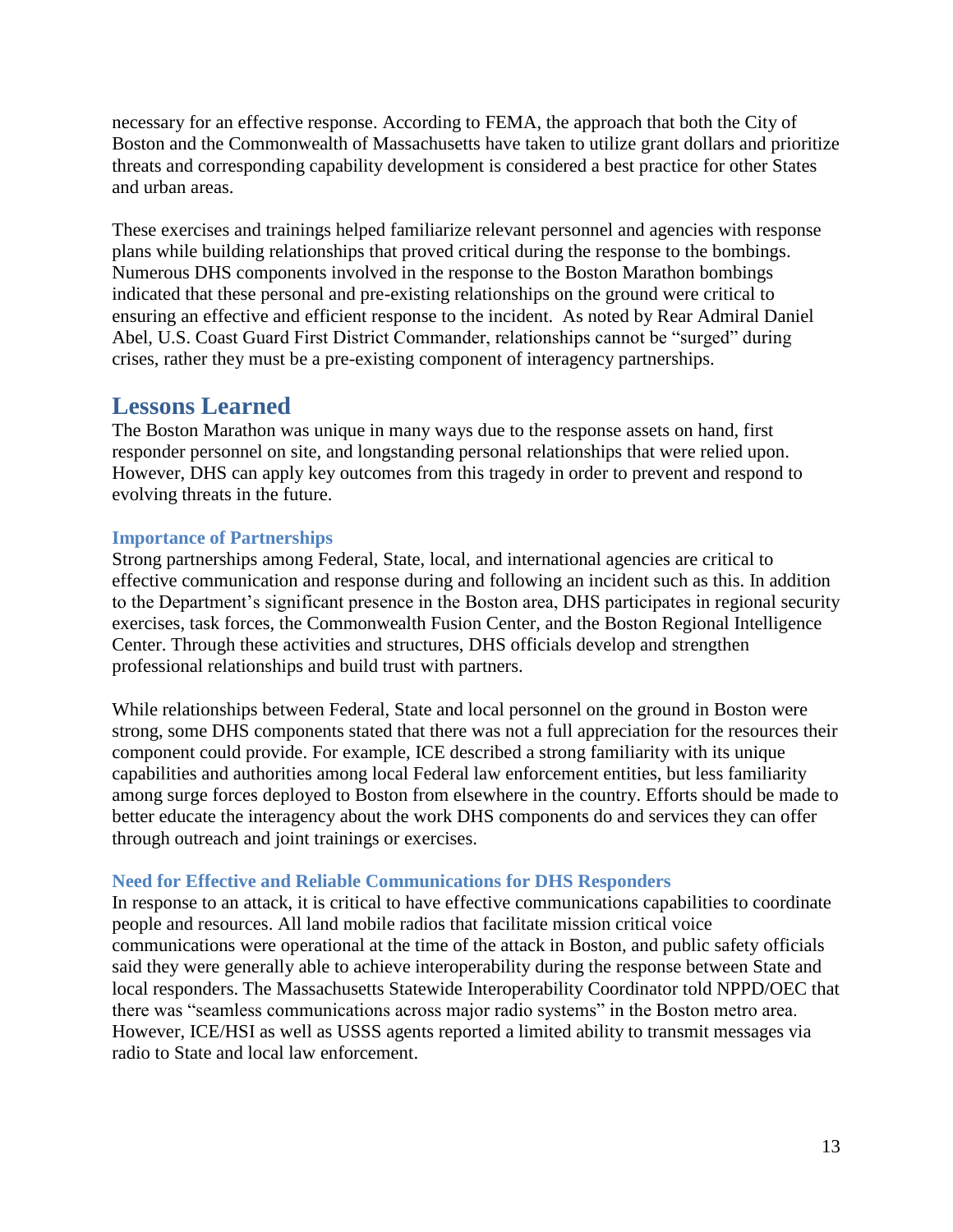Over the past several years, DHS has worked to support efforts to build reliable communications systems among Federal, State, and local partners. Best practices include having an Incident Radio Communications Plan and avoiding the use of code names specific to departments or agencies. Common channel planning between Federal, State and local partners in advance of major events helps ensure that Federal, State, local and regional interoperability channels enhance communication. The Boston Marathon was a pre-planned event and common channel planning, including development of an *Incident Command System Incident Radio Communications Plan<sup>9</sup>* for all jurisdictions participating, has been routine for the Boston Marathon since  $2010^{10}$ 

With respect to the investigation, custody of original information and documentation must also be coordinated among partners. As a practical matter, the alien files of the bombing suspects were made available digitally on the day of the request. However, in a high profile incident such as this, multiple agencies requested information pertinent to the investigation and it was not clear to whom the original file information should be transferred. It is recommended that protocols be drafted in concert with the JTTF to codify how information, such as immigration records, should be transferred in the future.

Finally, while public communications were led by the FBI and facilitated by DHS, per the aforementioned DCS, components noted the need to distribute a unified Federal Government message as soon as practically possible to field offices and stakeholders, including fusion centers, in order to respond to media and other inquiries in a timely fashion.

#### **Review of Internal Mechanisms**

 $\overline{a}$ 

Through exercises and training, DHS has developed Continuity of Operations plans for a variety of scenarios. Still, multiple components faced obstacles getting their employees to their work sites following the Boston Marathon bombings. With mass transit systems closed during the manhunt on April 19, components came up with innovative solutions including expanded free parking and transportation options so personnel could drive to their designated location. While these actions were not formalized ahead of time, DHS field offices leveraged their existing relationships to identify ways to bring the full weight of the Department's resources to bear in the response to and investigation of the incident.

DHS components also noted a continual shift in the "center of gravity" of operations coordination following the event, which led to difficulties in accessing and sharing information and confusion about the lead for activities outside the immediate investigation. The State EOC (SEOC) in Framingham, MA was activated pre-incident and remained at full activation until April 16, when it assumed partial activation. Immediately following the bombings, the Boston EOC was activated, and remained activated until April 18, when it implemented a reduced status. Components reported that the two different EOCs—the SEOC and the Boston EOC—created

<sup>&</sup>lt;sup>9</sup> Known as the ICS 205, this plan provides information on all radio frequency assignments for the event for use by incident responders.

 $10$  ICE and USSS did not participate in the advance communications planning for the marathon, but there is general planning that can be done unassociated with a particular event when Federal partners know they would be required to communicate with state/local responders and managers.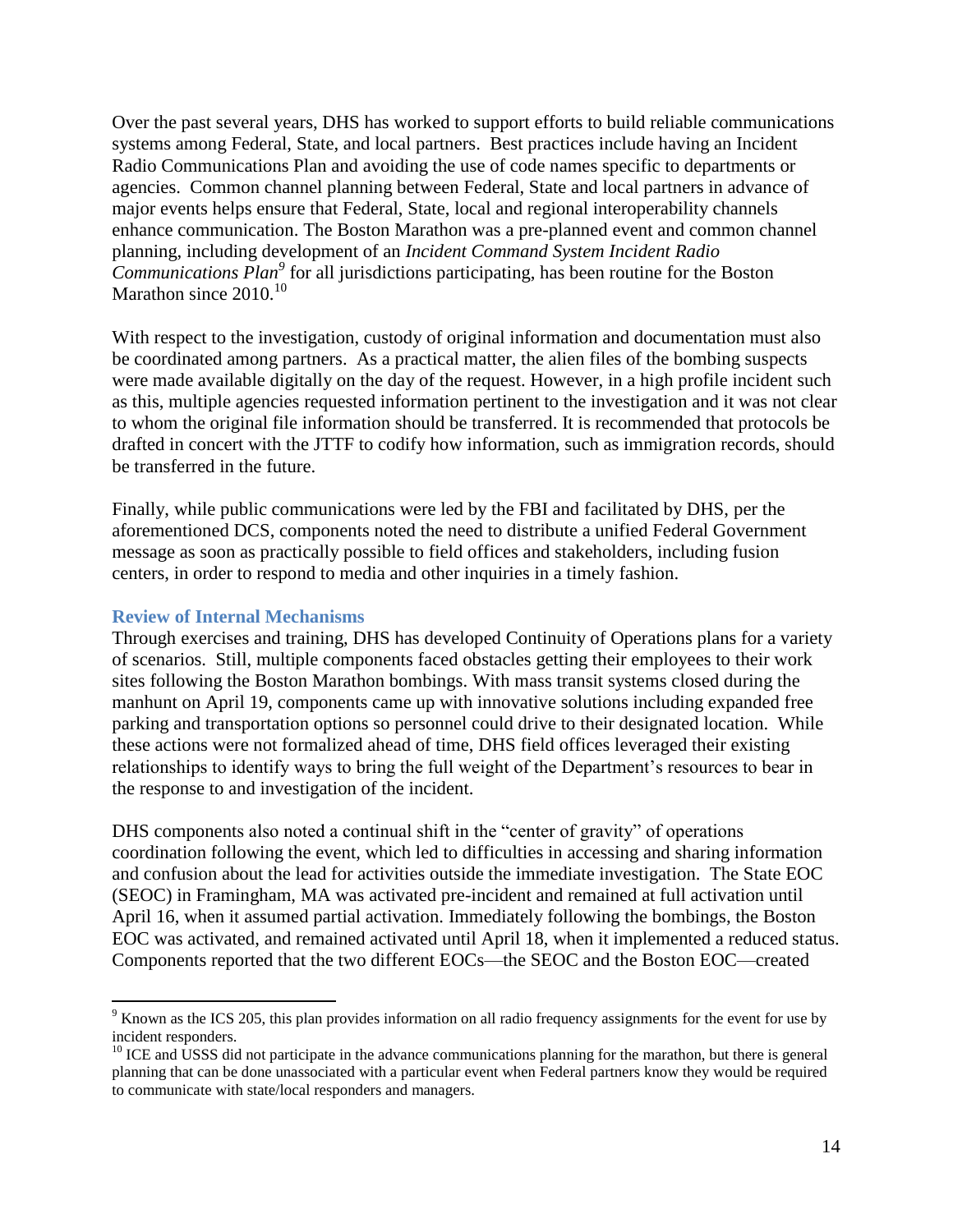confusion about the center of gravity for response operations and the lead for coordinating response activities. Additionally, the two components of the post-incident response—the ongoing law enforcement investigation and the emergency response—also made it difficult to determine the lead agency for response operations. The FBI was the lead for the investigation with its own command center, but the lead for the emergency response operations was less defined. Components have suggested establishing clearer protocols transitioning to and sustaining a crisis EOC in the event of an incident and merging Federal protocols with local operations plans to support this transition.

In the course of discussions, DHS field offices expressed a desire for a unified regional structure for enhanced coordination and deployment of resources. There could be a benefit in identifying a singular coordination mechanism at the regional level for DHS officials in the field to coordinate amongst themselves, and then integrate into the JTTF. A number of examples have been suggested including leveraging the existing CTAB structure as well as the Multi-Agency Command utilized during National Special Security Events. This could provide better organization to general DHS response activities as well as streamlined reporting to HQ elements. This coordination mechanism could also serve as the intake point for DHS personnel deployed in the field.

# **A Year Later**

Almost a year has passed since the attack on the Boston Marathon took the lives of three innocent bystanders, injured hundreds of others, and shattered one of the world's most iconic sporting events in one of America's greatest cities. In the tense days that followed, Massachusetts Institute of Technology (MIT) Police Officer Sean Collier was murdered and other police officers were injured or put in harm's way as the suspects sought to escape the Boston area.

The previous report, conducted in the months following the incident as part of a Department specific focus on a number of key areas, most notably DHS's department wide coordination, and support to local law enforcement, including preparedness efforts, both before and during the incident, examined DHS' actions leading up to, during, and after the 2013 Boston Marathon. Since the attack, DHS and its interagency partners, conducted numerous briefings on a wide range of issues with Congress, state and local first responders, and other stakeholders. Building on the lessons learned throughout the drafting of the report and our engagements, DHS has continued to work closely with federal, state, and local partners to combat the so-called "lone wolf" threat: independent actors living within our midst, with easy access to materials that, in the wrong hands, can become tools for mass violence. This threat may be the hardest to detect and requires even greater collaboration among law enforcement, first responders, and the communities we serve.

Since the attack, DHS has built closer relationships with partners in communities across the Nation and improved its support to them, actions that will continue to make America stronger and more resilient to terrorist attacks, and threats and hazards of all kinds. These actions have included:

## **Enhancing National Preparedness**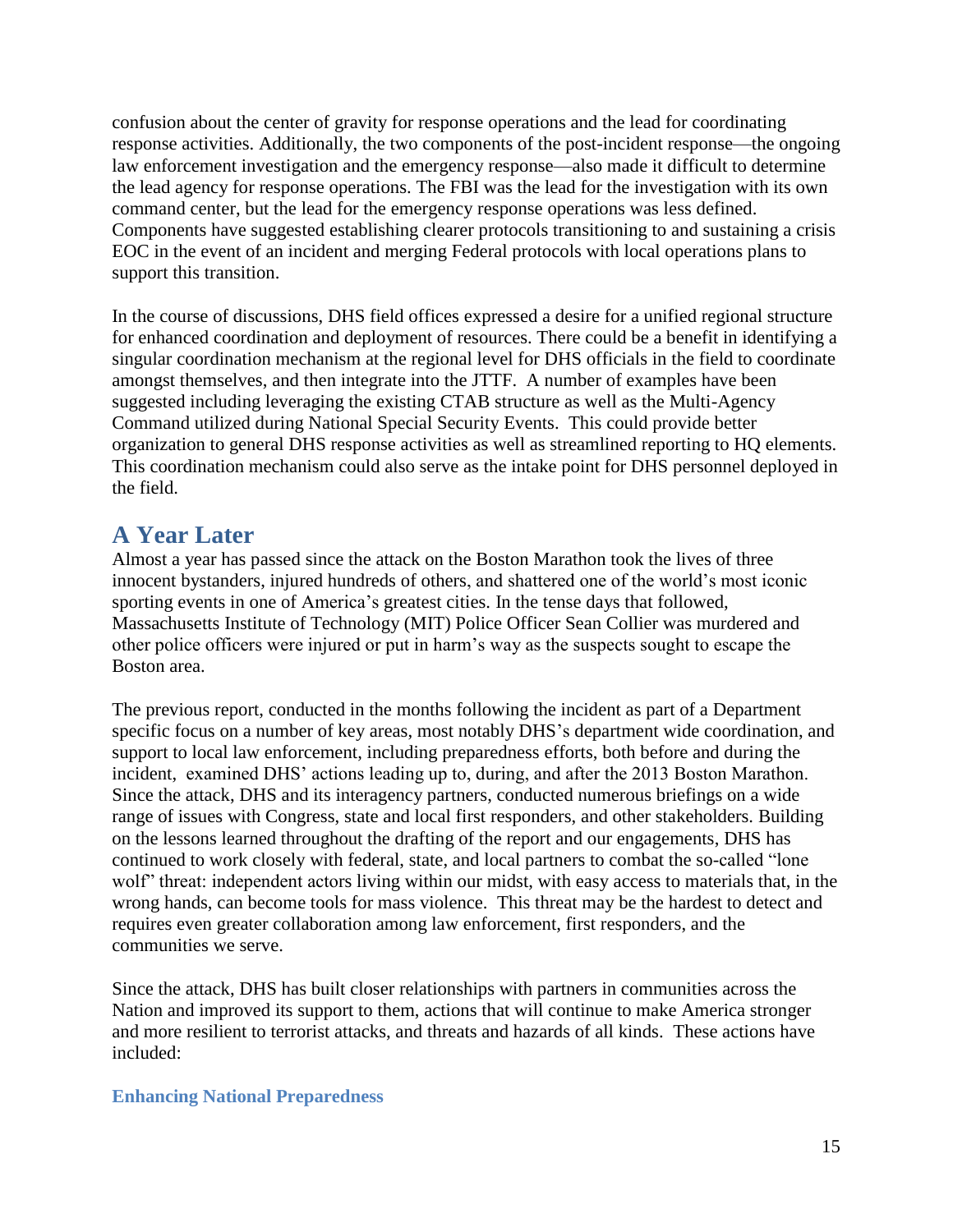DHS has continued its support to law enforcement and first responder partners to sustain and enhance national preparedness, with a particular focus on mass casualty incidents. In August 2013, DHS hosted the Boston Summit with senior leaders from the Administration as well as federal, state and local officials, law enforcement, and first responders from across the country to assist them with lessons learned from, preparation for, and response to terrorist and other threats and hazards. DHS also prioritized in its 2013 grant guidance funding for activities that directly support citizen preparedness drills and exercises that serve to strengthen state and local mass casualty planning, training, and exercises among law enforcement, fire, and emergency medical service providers. Recognizing the important role that bystanders played in the immediate response to the bombings, the 2013 grant guidance specifically included two new program priorities: Innovation and Sustained Support for the National Campaign for Preparedness, and Improve Immediate Emergency Victim Care at Mass Casualty Events. Taken together, these additions to the grant guidance encouraged states and urban areas to utilize grant funding to promote preparedness activities that empower communities and individuals; actively support citizen preparedness drills, exercises, and community days of action such as the Great Shakeout; and empower community bystanders through public education initiatives and training about life sustaining actions and how they can support survivors and providers in a mass casualty event. Additionally, these program priority areas encouraged grantees to utilize grant funding to engage in mass casualty planning, training, and exercises specifically involving law enforcement, fire service, and EMS providers to rapidly deploy into areas that have been cleared but not secured in order to initiate treatment at or near the point of injury and effect rescue of survivors.

In addition, DHS provided funding exercises for first responders and law enforcement to identify lessons learned and improve information sharing, and DHS participated in several large-scale exercises to strengthen overall preparedness for mass-casualty events.

### **Countering IED Threats**

As evidenced by the Boston Marathon bombings, violent extremists have shown an enduring interest in improving IED materials and methods to evade security measures and conduct small arms attacks. While violent extremists' mistakes have sometimes contributed to intelligence and law enforcement successes, lone offender plots using IEDs or small arms present unique challenges as a result of being tactically simple and adaptable in both timing and location of execution, complicating discovery and disruption by authorities.

To protect soft targets, DHS is adopting approaches that are intelligence-led, analytically driven, and pursued in close cooperation between federal, state, local, tribal, territorial, and private sector partners as well as with the public. To counter the threat posed by IEDs and small arms attacks, DHS plans to expand and promote activities such as suspicious activity reporting and private sector security measures. Working with more than 75 foreign partners, DHS employs a global approach to homeland security and has expanded counter-IED efforts to address their frequent source – transnational plots originating overseas. Internationally, DHS supports multilateral efforts, such as the World Customs Organization's Program Global Shield, which shares information on the global movement of precursor chemicals used to manufacture IEDs and raise security standards. DHS will also continue researching next-generation technology solutions to stay ahead of advances in wireless technology, given the use of wireless technology in IED detonation and control mechanisms.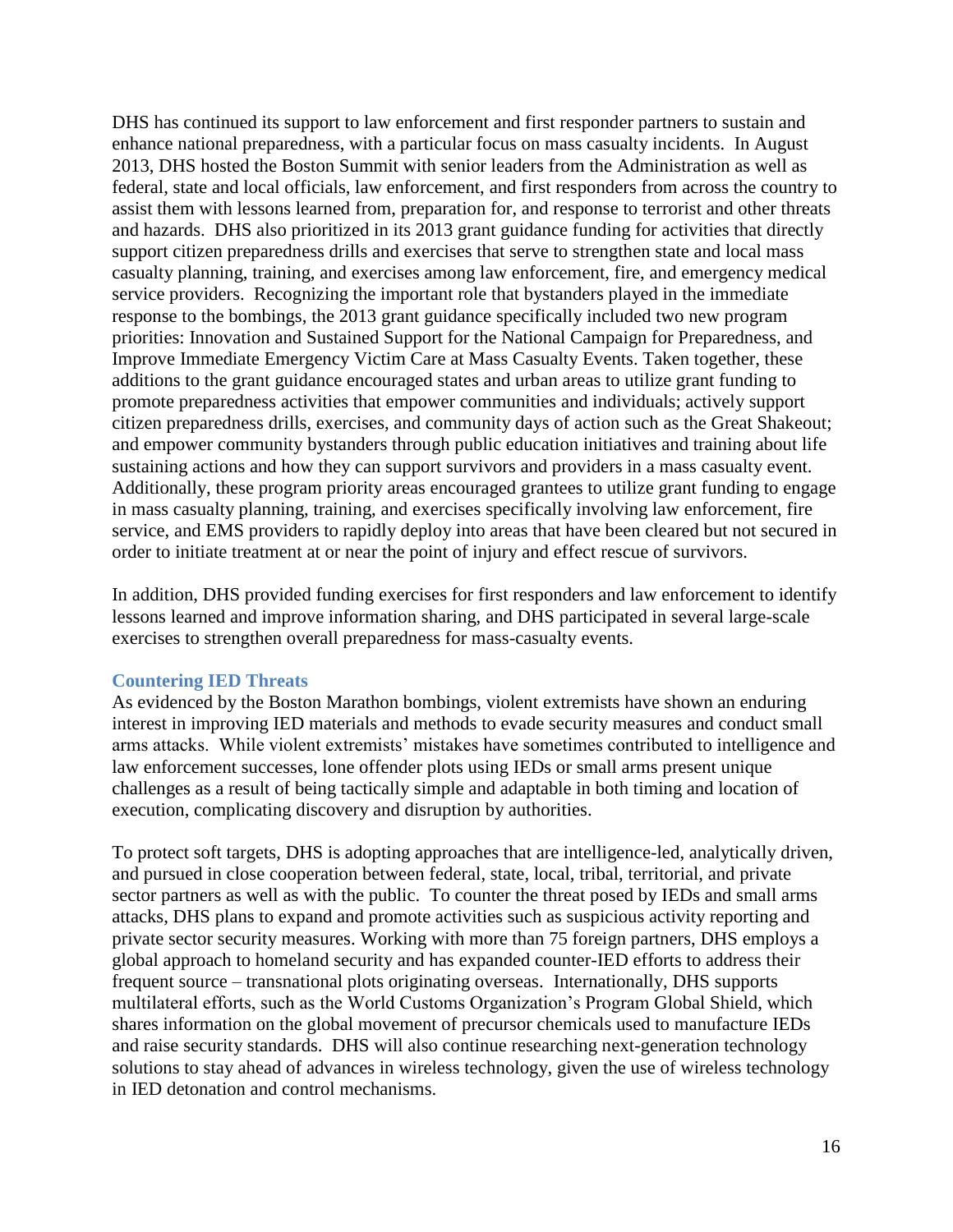Across all of these efforts, DHS will place an increased emphasis on deterrence, including enhancing efforts to publicly communicate tailored descriptions of homeland security capabilities to influence the perceptions, risk calculations, and behaviors of adversaries.

### **Strengthening Information Sharing**

Since the Boston attack, DHS, the FBI, and NCTC have expanded our ability to share information with state and local officials about potential threats. Examples of recent events where information has been shared include the 9/11 anniversary and the homeland security implications of the conflict in Syria. DHS identified ways to more effectively work with interagency partners at FBI Joint Terrorism Task Forces and sent updated guidance to officers in the field to improve such collaboration. DHS also continues to work closely with federal partners to screen and vet domestic and international travelers, visa applicants and other persons of interest to identify potential threats. After the Boston attack, DHS reviewed its name-matching capabilities, leading to improvements in its ability to detect variations of names derived from a wide range of languages.

#### **Identifying Potential Threat Indicators**

Following the bombings, DHS, the FBI, and others conducted additional analysis of past mass casualty incidents, both in the U.S. and abroad, to better recognize behaviors and indicators that may provide warning of a potential attack. DHS and the FBI completed 2,037 community engagement events over the past year addressing mass-casualty attack prevention and response, including 96 school security district outreach briefings. In the aftermath of the multi-day attack on the Westgate Mall in Nairobi, Kenya in September 2013, DHS and the FBI also led guided discussions with venue operators and law enforcement partners in 56 of America's largest cities.

DHS analysis and research has been shared with state and local law enforcement officials to help them improve their ability to detect and mitigate threats, and it has been integrated into countering violent extremism (CVE) training materials for law enforcement personnel. For example, an I&A product analyzed mass casualty attacks—both those motivated by violent extremism and those that may not appear to be ideologically motivated—which upon release to state and local partners, may provide these homeland security stakeholders with insight regarding the common characteristics associated with attack methodology and pre-attack preparations. Additionally, S&T-sponsored research related to lone actors, geospatial patterns of violent extremism, and the characteristics of communities where violent extremism occurs was shared with these audiences in 2013.

These materials are posted on a joint DHS-FBI CVE Training Resources and Active Shooter Webportal, which was launched in August 2012 through the Homeland Security Information Network for Law Enforcement training practitioners and first responders. The Webportal was the culmination of numerous CVE workshops for frontline State and Local Law Enforcement that were held across the country. The Webportal contains over 500 accurate and appropriate CVE training resources, including guidelines and best practices for CVE training development, case studies on multiple types of violent extremism, reports on terrorism trends, community oriented policing best practices, training frameworks, training videos and other tools that trainers can incorporate into their training development efforts. Further in partnership with the FBI, DHS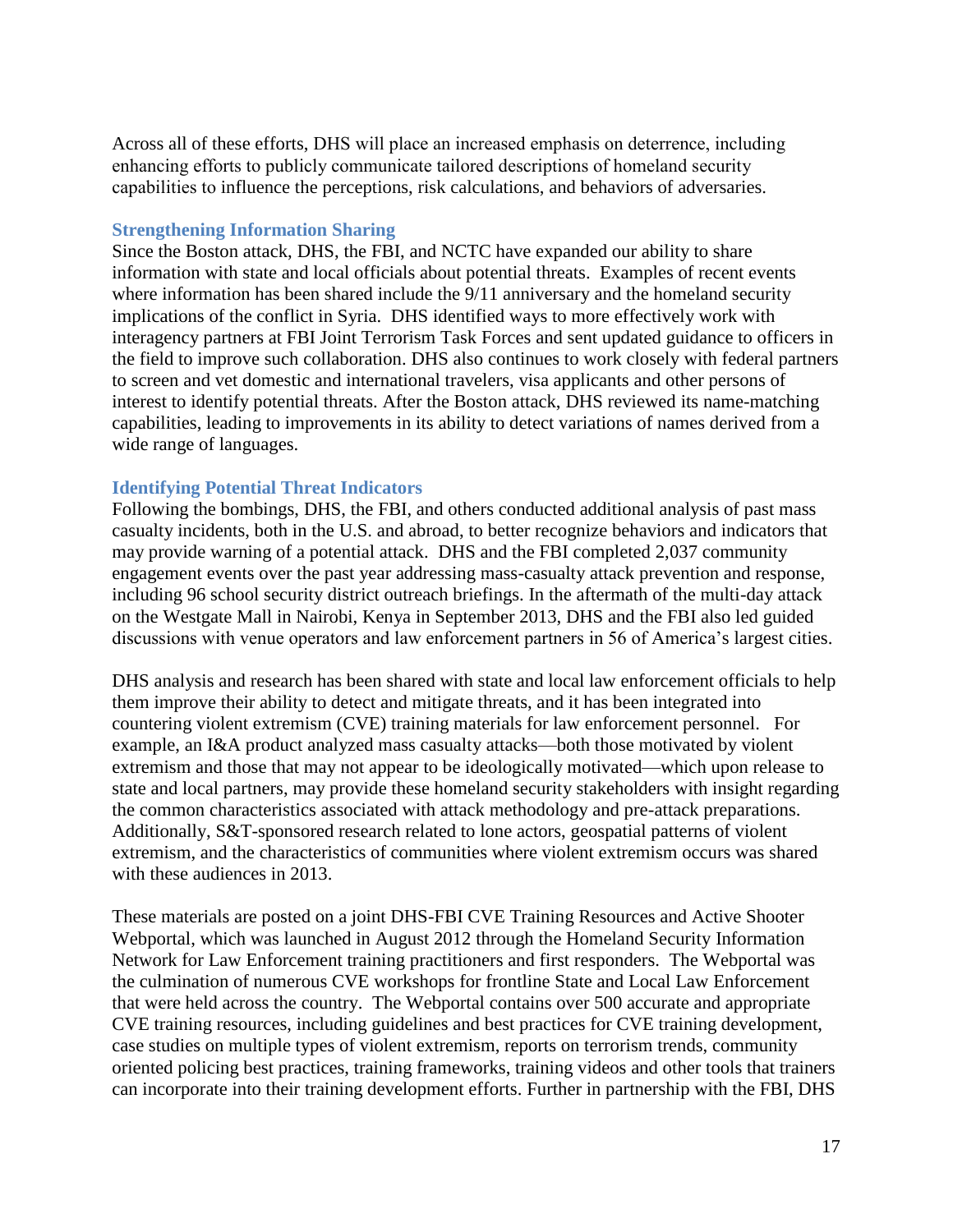has developed a series of webinars and DVDs for local law enforcement on violent Sovereign Citizens, Violent White Supremacists, and responding to a mass casualty shooting also posted on the Webportal.

## **Countering Violent Extremism**

The Department's CVE efforts illuminate the risk posed by other violent extremist groups and individuals within the Homeland inspired by various other religious, political, or other ideological beliefs. Accordingly, DHS has and will continue to prioritize CVE efforts to address the threat from violent extremists inspired by Al-Qa'ida and its affiliates, but has also designed a CVE approach that applies to all forms of violent extremism, regardless of ideology and that focuses not on radical thought or speech but instead on preventing violent attacks. DHS CVE efforts are based on the understanding that this issue requires a whole of government, multipronged approach, where efforts are tailored to specifically address the needs and responsibilities of the various stakeholders involved.

The Department's efforts are categorized into three broad objectives, listed below:

- 1. Understanding Violent Extremism. Support and coordinate efforts to better understand the phenomenon of violent extremism, including assessing the threat it poses to the nation as a whole and within specific communities;
- 2. Supporting Local Communities. Bolster efforts to catalyze and support nongovernmental, community-based programs, and strengthen relationships with communities that may be targeted for recruitment by violent extremists; and
- 3. Supporting Local Law Enforcement. Disrupt and deter recruitment or individual mobilization through support for local law enforcement programs, including information-driven, community-oriented policing efforts that for decades have proven effective in preventing violent crime.

## **Supporting Community Engagement**

DHS has continued to study and share information with state and local law enforcement and community partners regarding violent extremism, including the factors that may influence extremist activities as well as potential indicators. As part of this effort, the DHS Office for Civil Rights and Civil Liberties has been involved in multiple roundtable exercises with communities, including a table-top exercise designed to improve communication on countering potential violent extremism. DHS and NCTC completed a pilot of this program in Washington, D.C. in June 2013, and implemented the first exercise in the Chicago area in December 2013. In 2014, DHS and NCTC will work with local partners to implement this exercise in cities across the United States, with planning discussions scheduled for Boston, Columbus, and Raleigh/Durham. Over the past few years, DHS Civil Rights and Civil Liberties (CRCL) has held more than 70 community engagement events and more than 75 training events on cultural awareness and how to best engage with communities for state and local law enforcement and fusion center personnel.

In an effort to mitigate threats, and to counter violent extremism on a broader scale, CRCL has developed an "enhanced" community engagement initiative, one that builds upon the existing CRCL community engagement structure. The purpose of this enhanced engagement is to:

• Conduct more focused, topic-specific engagement, particularly on issues relating to CVE;